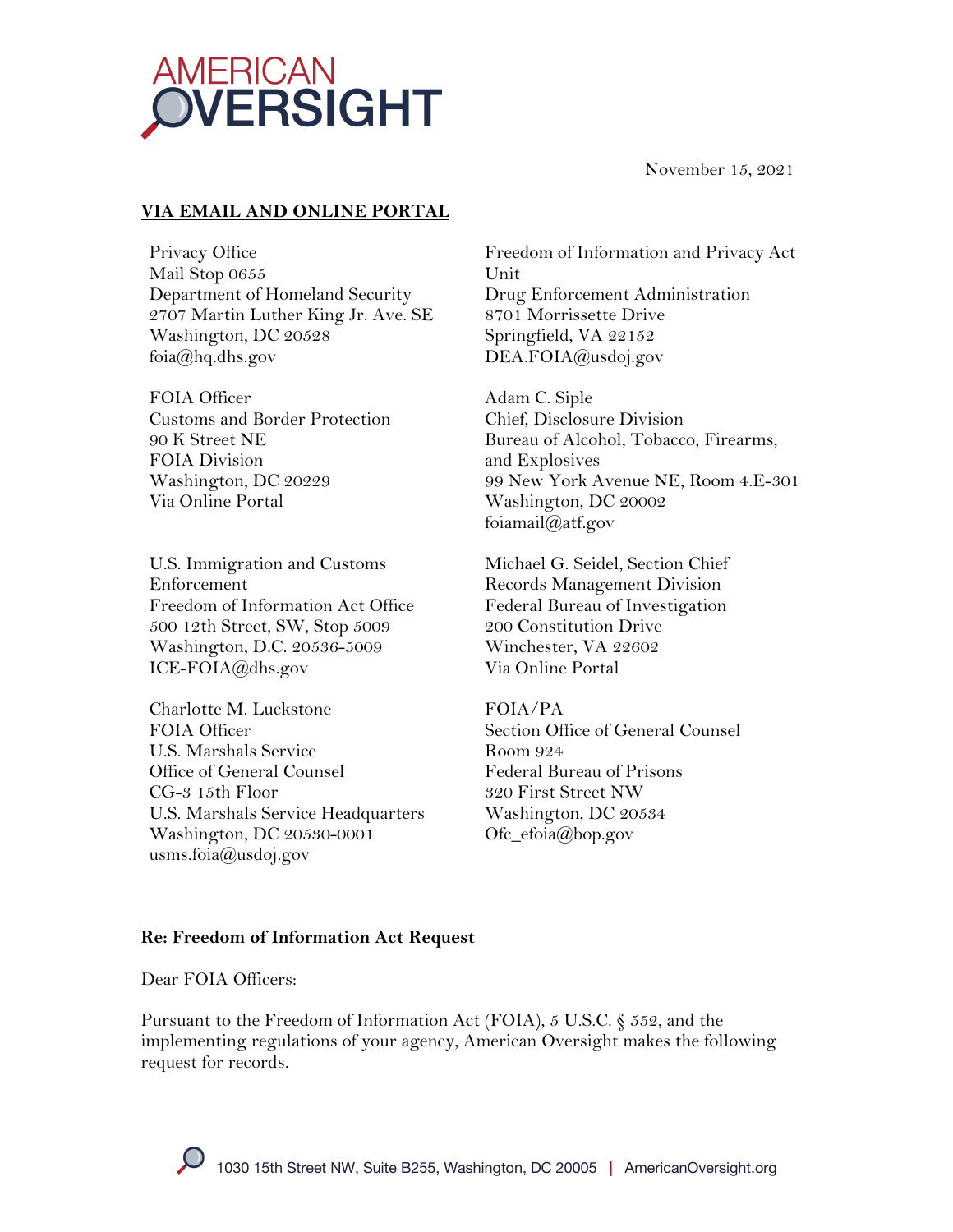### **Requested Records**

American Oversight requests that your agency produce the following records within twenty business days:

Records sufficient to identify:

- a. The COVID-19 vaccination rate among your office's personnel
- b. The number of vaccine refusals by your office's personnel
- c. The number of religious or medical exemptions sought, denied, and granted by your office
- d. The number and type of counseling or disciplinary actions taken, including and up to removal or termination, issued by your office to personnel who refuse vaccination

Please provide records reflecting the most recent data as of the date of your search for responsive records, and please provide the date(s) for which the data apply.

Please note that American Oversight does not seek personal identifiable information of specific agency personnel.

To the extent your agency maintains these data in aggregated form, such as in a spreadsheet or within a database or other format that can be exported to a spreadsheet, American Oversight requests responsive data in such format, including data dictionary, translation files, or other guide to variables.

## **Fee Waiver Request**

In accordance with 5 U.S.C.  $\frac{6}{5}$  552(a)(4)(A)(iii) and your agency's regulations, American Oversight requests a waiver of fees associated with processing this request for records. The subject of this request concerns the operations of the federal government, and the disclosures will likely contribute to a better understanding of relevant government procedures by the general public in a significant way. Moreover, the request is primarily and fundamentally for non-commercial purposes.

American Oversight requests a waiver of fees because disclosure of the requested information is "in the public interest because it is likely to contribute significantly to public understanding of operations or activities of the government."1 The public has a significant interest in whether federal employees—especially those working in law enforcement with access to at-risk groups, including people with chronic health conditions and people in custody—are deciding to get vaccinated against COVID-19. 2

 $1\,5$  U.S.C.  $\frac{552(a)(4)(A)(iii)}{2}$ .

<sup>2</sup> *See, e.g.*, Eric Katz, *Meet the Federal Employees Who Will Refuse the COVID-19 Vaccine*, Gov. Executive, Oct. 18, 2021, https://www.govexec.com/workforce/2021/10/meetfederal-employees-who-will-refuse-covid-19-vaccine/186180/; Nicole Ogrysko, *House Republicans Raise Concerns over Federal Vaccine Mandate for Employees*, Federal News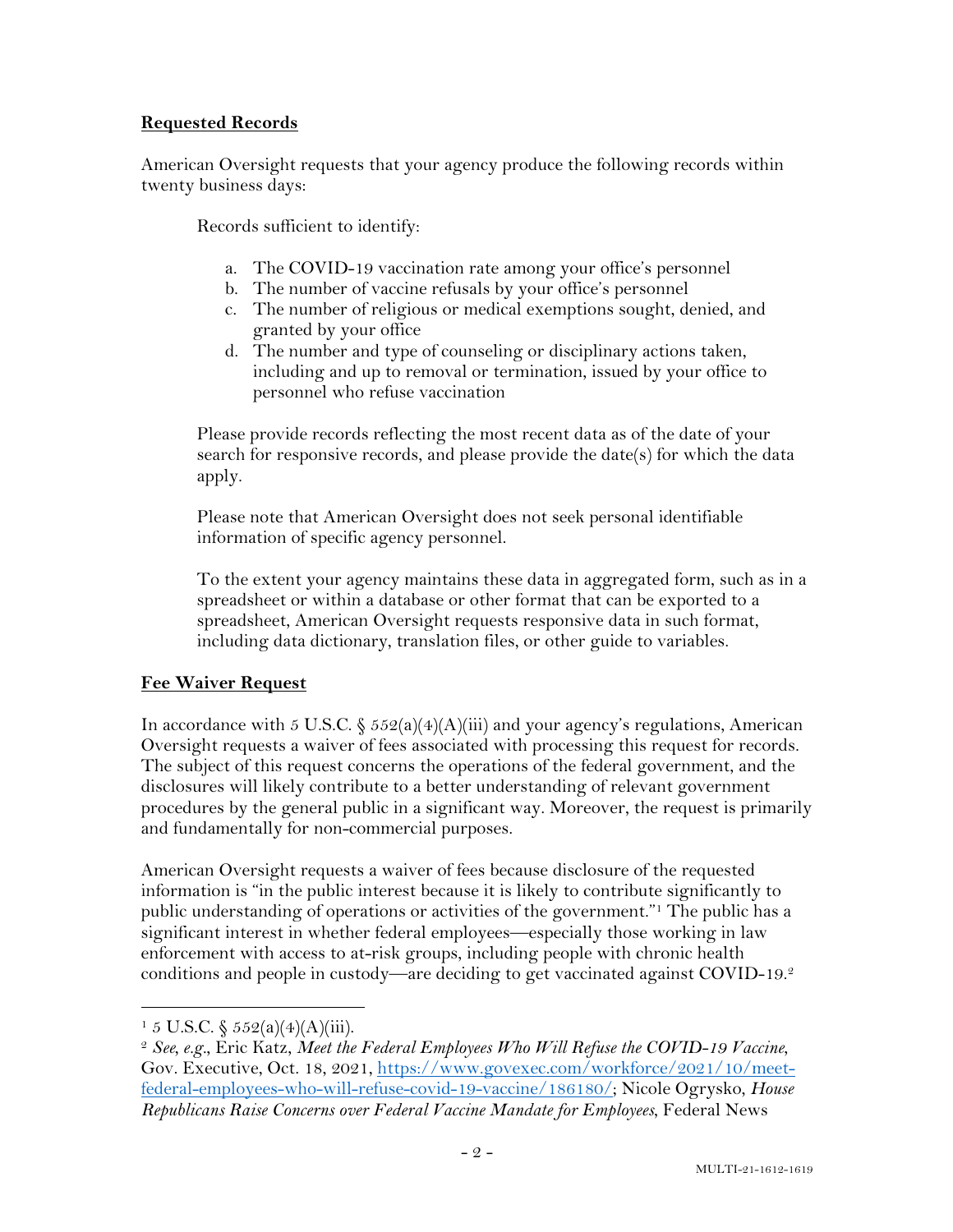Records with the potential to shed light on this issue would contribute significantly to public understanding of operations of the federal government, including helping the public understand the scale at which federal law enforcement employees are deciding to get vaccinated. These records would also help the public understand what agencies are doing to increase vaccine compliance and any steps they are taking in response to vaccine refusals. American Oversight is committed to transparency and makes the responses agencies provide to FOIA requests publicly available, and the public's understanding of the government's activities would be enhanced through American Oversight's analysis and publication of these records.

This request is primarily and fundamentally for non-commercial purposes.<sup>3</sup> As a  $501(c)(3)$  nonprofit, American Oversight does not have a commercial purpose and the release of the information requested is not in American Oversight's financial interest. American Oversight's mission is to promote transparency in government, to educate the public about government activities, and to ensure the accountability of government officials. American Oversight uses the information gathered, and its analysis of it, to educate the public through reports, press releases, or other media. American Oversight also makes materials it gathers available on its public website and promotes their availability on social media platforms, such as Facebook and Twitter.4

American Oversight has also demonstrated its commitment to the public disclosure of documents and creation of editorial content through regular substantive analyses posted to its website.5 Examples reflecting this commitment to the public disclosure of documents and the creation of editorial content include the posting of records related to the Trump Administration's contacts with Ukraine and analyses of those contacts; $6$ posting records and editorial content about the federal government's response to the Coronavirus pandemic;7 posting records received as part of American Oversight's "Audit the Wall" project to gather and analyze information related to the administration's proposed construction of a barrier along the U.S.-Mexico border, and

Network (Oct. 28, 2021, 11:35 AM),

https://federalnewsnetwork.com/workforce/2021/10/house-republicans-raiseconcerns-over-federal-vaccine-mandate-for-employees/. 3 *See* 5 U.S.C. § 552(a)(4)(A)(iii).

<sup>4</sup> American Oversight currently has approximately 15,600 page likes on Facebook and 109,100 followers on Twitter. American Oversight, Facebook,

https://www.facebook.com/weareoversight/ (last visited Nov. 12, 2021); American Oversight (@weareoversight), Twitter, https://twitter.com/weareoversight (last visited Nov. 12, 2021).

<sup>5</sup> *See generally News*, American Oversight, https://www.americanoversight.org/blog. 6 *Trump Administration's Contacts with Ukraine*, American Oversight,

https://www.americanoversight.org/investigation/the-trump-administrationscontacts-with-ukraine.

<sup>7</sup> *See generally The Trump Administration's Response to Coronavirus*, American Oversight, https://www.americanoversight.org/investigation/the-trump-administrationsresponse-to-coronavirus; *see, e.g.*, *CDC Calendars from 2018 and 2019: Pandemic-Related Briefings and Meetings*, American Oversight, https://www.americanoversight.org/cdccalendars-from-2018-and-2019-pandemic-related-briefings-and-meetings.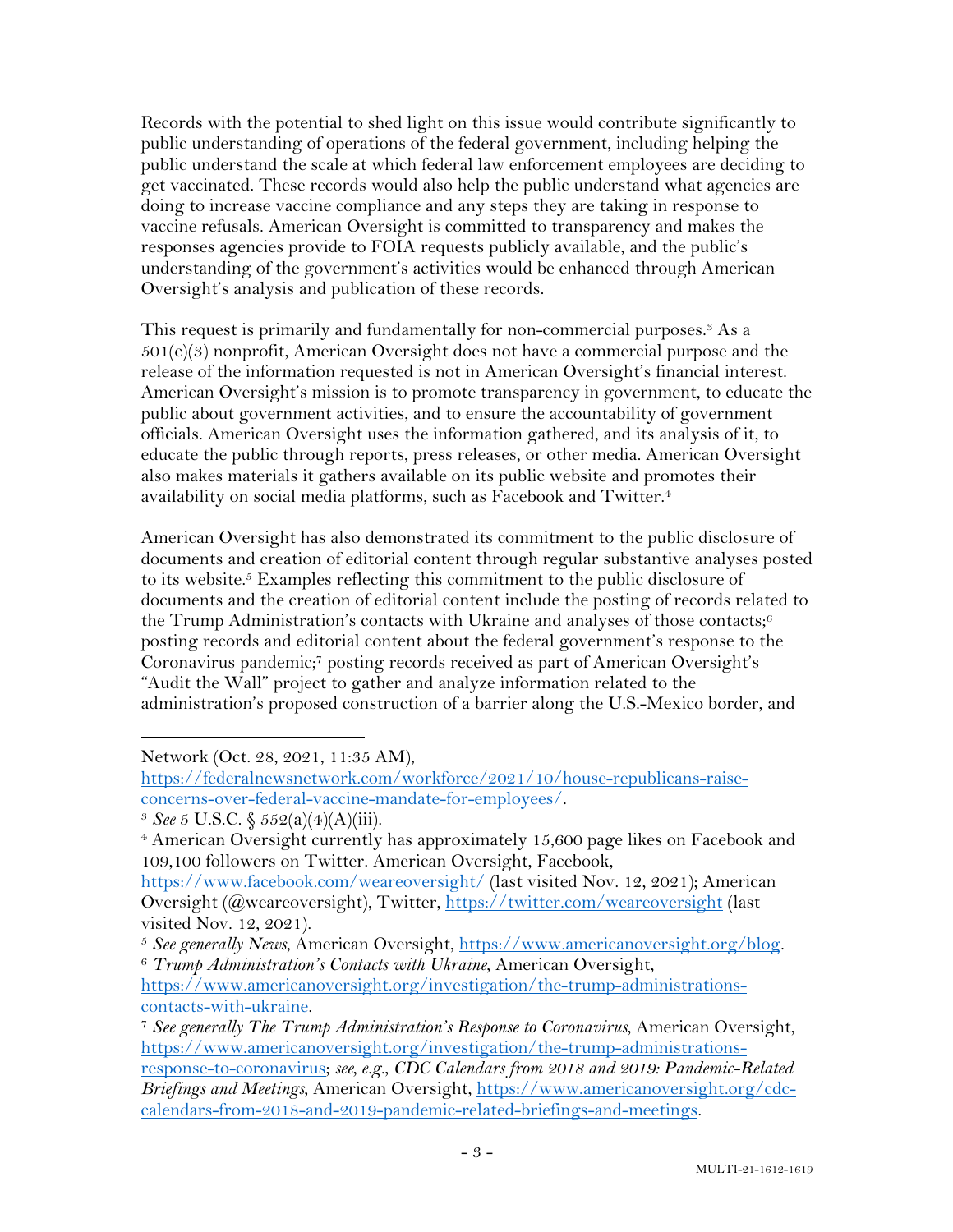analyses of what those records reveal;<sup>8</sup> the posting of records related to an ethics waiver received by a senior Department of Justice attorney and an analysis of what those records demonstrated regarding the Department's process for issuing such waivers;<sup>9</sup> and posting records and analysis of federal officials' use of taxpayer dollars to charter private aircraft or use government planes for unofficial business. 10

Accordingly, American Oversight qualifies for a fee waiver.

# **Guidance Regarding the Search & Processing of Requested Records**

In connection with its request for records, American Oversight provides the following guidance regarding the scope of the records sought and the search and processing of records:

- Please search all locations and systems likely to have responsive records, regardless of format, medium, or physical characteristics.
- In conducting your search, please understand the terms "record," "document," and "information" in their broadest sense, to include any written, typed, recorded, graphic, printed, or audio material of any kind. We seek records of any kind, including electronic records, audiotapes, videotapes, and photographs, as well as letters, emails, facsimiles, telephone messages, voice mail messages, and transcripts, notes, or minutes of any meetings, telephone conversations, or discussions.
- Our request for records includes any attachments to those records or other materials enclosed with those records when they were previously transmitted. To the extent that an email is responsive to our request, our request includes all prior messages sent or received in that email chain, as well as any attachments to the email.

<sup>8</sup> *See generally Audit the Wall*, American Oversight,

https://www.americanoversight.org/investigation/audit-the-wall; *see, e.g.*, *Border Wall Investigation Report: No Plans, No Funding, No Timeline, No Wall*, American Oversight, https://www.americanoversight.org/border-wall-investigation-report-no-plans-nofunding-no-timeline-no-wall. 9 *DOJ Records Relating to Solicitor General Noel Francisco's Recusal*, American Oversight,

https://www.americanoversight.org/document/doj-civil-division-response-noelfrancisco-compliance; *Francisco & the Travel Ban: What We Learned from the DOJ Documents*, American Oversight, https://www.americanoversight.org/francisco-thetravel-ban-what-we-learned-from-the-doj-documents.

<sup>&</sup>lt;sup>10</sup> See generally Swamp Airlines: Chartered Jets at Taxpayer Expense, American Oversight, https://www.americanoversight.org/investigation/swamp-airlines-private-jetstaxpayer-expense; *see, e.g.*, *New Information on Pompeo's 2017 Trips to His Home State*, American Oversight, https://www.americanoversight.org/new-information-onpompeos-2017-trips-to-his-home-state.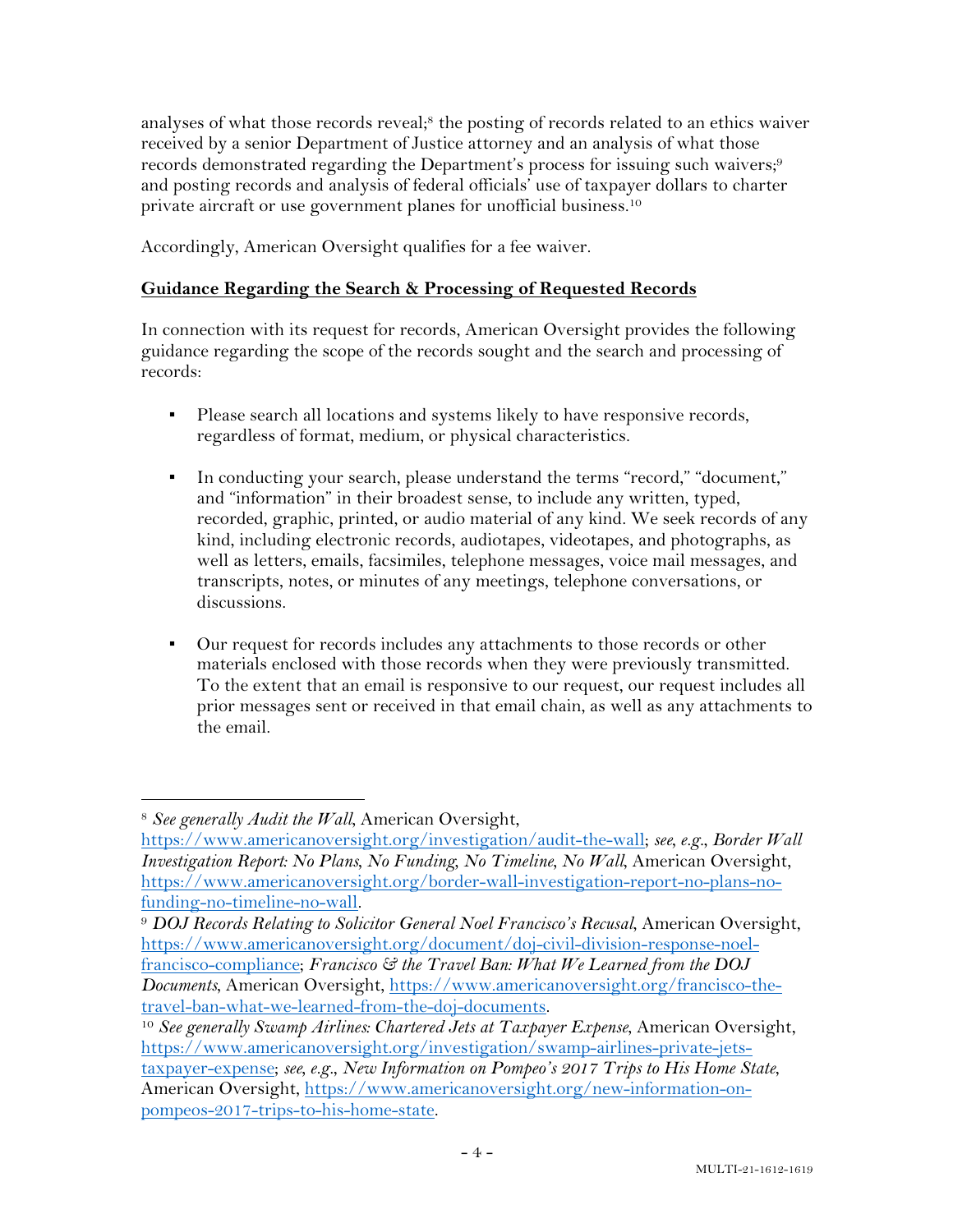- Please search all relevant records or systems containing records regarding agency business. Do not exclude records regarding agency business contained in files, email accounts, or devices in the personal custody of your officials, such as personal email accounts or text messages. Records of official business conducted using unofficial systems or stored outside of official files are subject to the Federal Records Act and FOIA.11 It is not adequate to rely on policies and procedures that require officials to move such information to official systems within a certain period of time; American Oversight has a right to records contained in those files even if material has not yet been moved to official systems or if officials have, by intent or through negligence, failed to meet their obligations.12
- Please use all tools available to your agency to conduct a complete and efficient search for potentially responsive records. Agencies are subject to governmentwide requirements to manage agency information electronically,<sup>13</sup> and many agencies have adopted the National Archives and Records Administration (NARA) Capstone program, or similar policies. These systems provide options for searching emails and other electronic records in a manner that is reasonably likely to be more complete than just searching individual custodian files. For example, a custodian may have deleted a responsive email from his or her email program, but your agency's archiving tools may capture that email under Capstone. At the same time, custodian searches are still necessary; agencies may not have direct access to files stored in .PST files, outside of network drives, in paper format, or in personal email accounts.
- In the event some portions of the requested records are properly exempt from disclosure, please disclose any reasonably segregable non-exempt portions of the requested records. If a request is denied in whole, please state specifically why it is not reasonable to segregate portions of the record for release.
- Please take appropriate steps to ensure that records responsive to this request are not deleted by the agency before the completion of processing for this request. If records potentially responsive to this request are likely to be located on systems where they are subject to potential deletion, including on a scheduled

<sup>11</sup> *See Competitive Enter. Inst. v. Office of Sci. & Tech. Policy*, 827 F.3d 145, 149–50 (D.C. Cir. 2016); *cf. Judicial Watch, Inc. v. Kerry*, 844 F.3d 952, 955–56 (D.C. Cir. 2016). 12 *See Competitive Enter. Inst. v. Office of Sci. & Tech. Policy*, No. 14-cv-765, slip op. at 8 (D.D.C. Dec. 12, 2016).

<sup>13</sup> Presidential Memorandum—Managing Government Records, 76 Fed. Reg. 75,423 (Nov. 28, 2011), https://obamawhitehouse.archives.gov/the-press-

office/2011/11/28/presidential-memorandum-managing-government-records; Office of Mgmt. & Budget, Exec. Office of the President, Memorandum for the Heads of

Executive Departments & Independent Agencies, "Managing Government Records Directive," M-12-18 (Aug. 24, 2012), https://www.archives.gov/files/recordsmgmt/m-12-18.pdf.